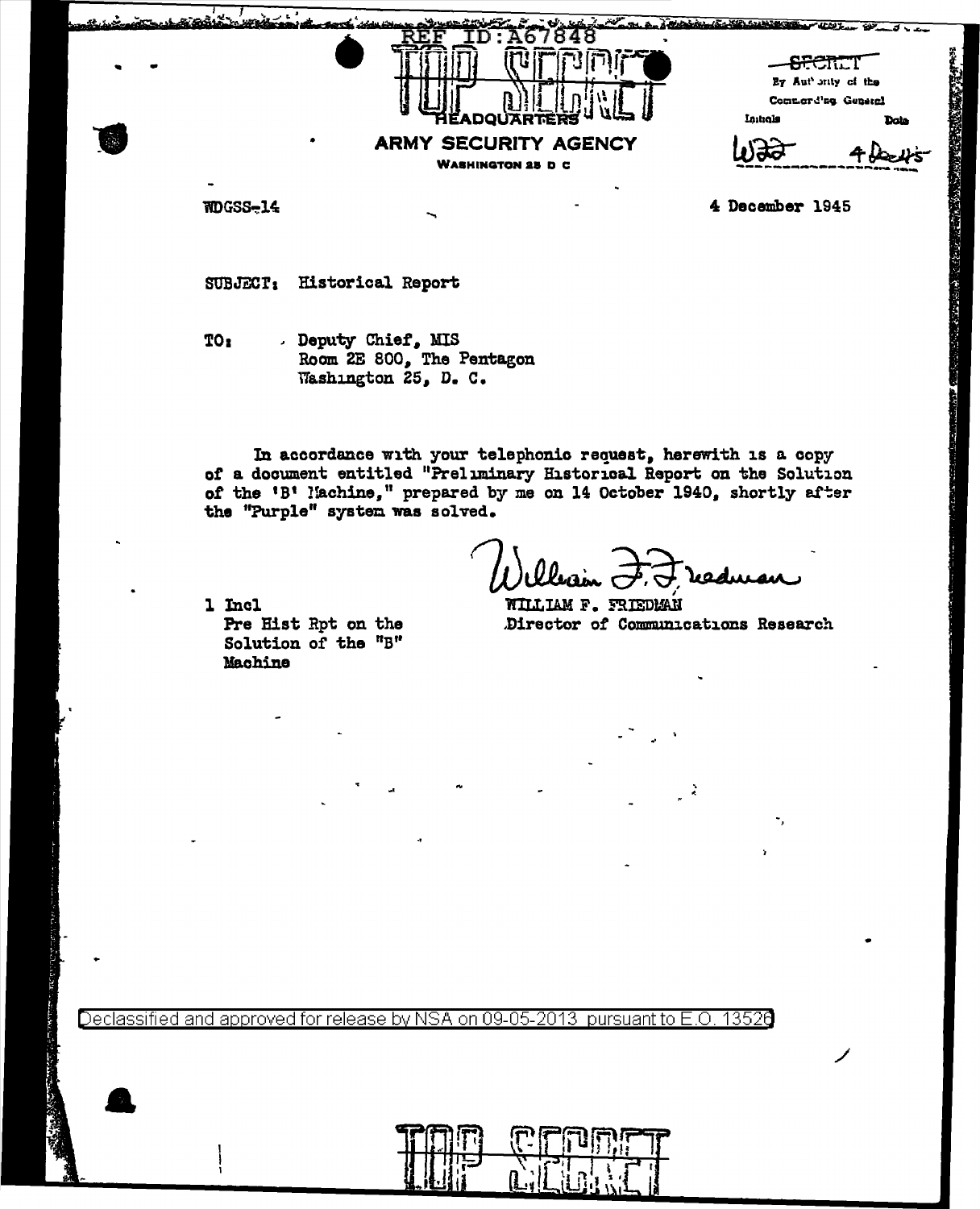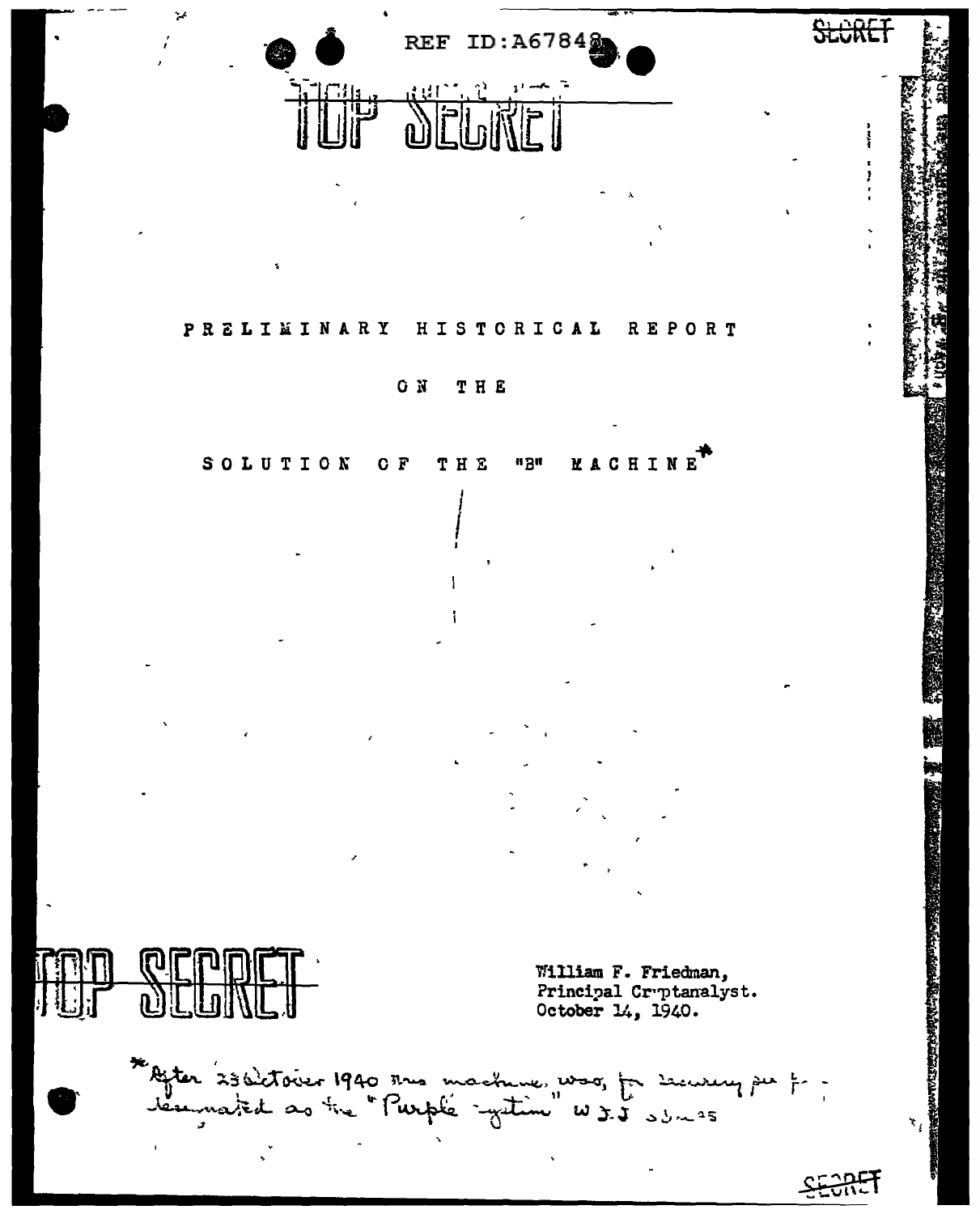

PRELIEINARY HISTORICAL **REPORT** THE "3" YACHINE

Part I. - Technical

In the latter part of 1938, messages appeared in a special 1. secret Japanese cipher giving the authorization for travel for a "Communications Expert" named Okamoto, in order that he might put into service certain or ptographic paraphenalia' termed by the Japanese diplomatic offices as the Type "B" cipher macnine. This machine was to replace the then currently used Type "A" macnine for highly secret communications among the injortant Japanese embassies1 throughout the world and the Foreign Office in Tokyo. On February 19, 1939, a message bearing the date of origin as February 18, 1939, in superenciphered code (K-1 transposed and enciphered by special A-machine procedure) was intercepted and was found to give the effective cate of the initiation of the B-machine as February 20, 1939. The A-machine was still to be used by all holders for certain classes of communication.

2. Among the first messages received after the effective date of the B-machine were three messages, originating in "arsaw, which had a new type of indicator instead of the normal "A" type indicator. Examination of these messares showed that they were definitely not "A" type messages. but due to the fact that six of the twenty-six letters appearing in the text of the messages were abnormally high (as they would have been had the A-machine been used for their encipherment) it was assumed that the messages were prepared by the B-machine and that it was a modification of the basic A-machine. Further intercepts tended to corroborate this theory. "": '-"chine was continued in regular use at Hsinking and Shanghai and very occasionally (apparently vhen the B-machine as out of commission) the A-machine continued to be employed at the places which had been prcvidea with B-machines.

3. After a brief study it was.confirmed that the division of the letters into the categories (one group of six letters and another group of twenty letters) which was the basis of the cryptographic treatment. In the A-machine was retained in the B-machine but with a very important change. Whereas in the A-machine the 6 letters comprising the  $n6'sn$  as well as the 20 comprising the "20's" were enciphered by means of what had been deduced as being a rotating commutator, whose stepping was controlled by a break wheel of 47 positions with certain skips in the cycle (the commutator could advance l, 2 or 3 steps at a time), in the B-machine the "6's" were encuphered by means of a series of 2j hetergeneous and differently mixed alphapets which were constant in their nature and cyclic repetition. These 25 al habets were merely a carefully selected set of 25 of the possible 720 permutations or transpositions of 6 elements taken 6 at a time, and a

Washing StraBerlin, London, Paris, Loscow, Rome, Geneva, Brussels, Ankara, "anynai, and Peking.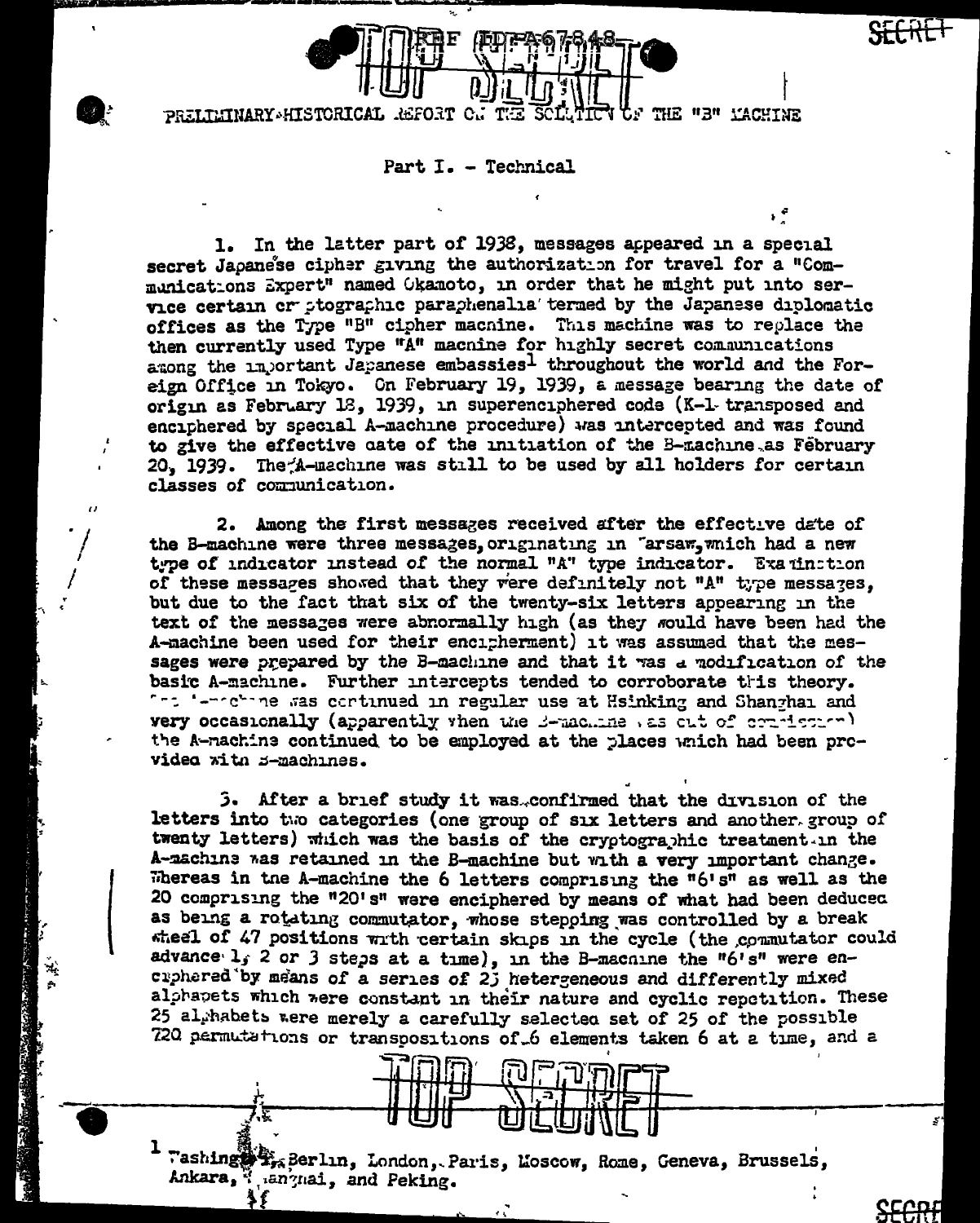

deciphering chart or "development' was c nstructed to corres, ond with these 25 permutations. This chart was revised and corrected from day to day until it became certain that all its elements were absolutely correct.

4. This having been accomplished (by April 10, 1939), it tecame possible, as a result of cryptanalytic technique elaborated for the puroose. to decipher the "6's" in practically every message of any considerable length in the E-machine. It was found that so far as the "6's" between two messages with unlike indicators vere concerned, the only difference bet een one indicator and another was the starting point in the cycle of 25 alghabets. There were 120 onfferent undicators but only 25 different starting points, so that four (in certain cases, five) different indicators represented the same starting point.

5. Then the "6's" in a given message vere deciphered, the plain text values of cipher letters scattered here and there throughout the text became available, so that the skeletons of vords and phrases offered themselves for completion by the ingenuity and the imagination of the cryptanalyst. For example, suppose that on a given day the 6 letters forming the "6's" were  $E \cup A \cup R$  H and the following text was at hand:

Cipher: *B* R A X E P Q C Z V Q O O X H E C F D L N E C R V Q P P L C E R P  $\begin{array}{l} \begin{array}{l} \end{array} \begin{array}{l} \begin{array}{l} \end{array} \begin{array}{l} \end{array} \begin{array}{l} \end{array} \begin{array}{l} \end{array} \begin{array}{l} \end{array} \begin{array}{l} \end{array} \begin{array}{l} \end{array} \begin{array}{l} \end{array} \begin{array}{l} \end{array} \begin{array}{l} \end{array} \begin{array}{l} \end{array} \begin{array}{l} \end{array} \begin{array}{l} \end{array} \begin{array}{l} \end{array} \begin{array}{l} \end{array} \begin{array}{l} \end{array} \begin$ Plain:

It is not difficult to imagine that the missing letters are those shown below:

Cipher: BRAXEFCCEVCOOXHECFDLNHQRVQPPLCDRP. Plain: THEJAPANESEGOVERN. EATRECEESTSTUAT..

In this process of filling in the plainstext values of the "20's" the cr, ptanalyst could be guided only by two things: (1) the positions sno its titles of the deciphered "6's" and (2) the context. For it speecily cecane apparent that any cryptographic relationship between the plain text and the constantly-shifting cipher text values in the case of the letters constituting the group of "20's" had been most carefully eliminated, disguised, or suppressed. This fact corroborated the conclusion drawn from all statistical and analytical tests made on the cipher texts of the various nessages studied.

6. The process of filling in the plain text values of the "2C's" was therefore, as a rule, a very difficult matter, depending usually upon the particular assortment of letters constituting the "6's". If the text was in Japanese there was, in addition to the difficulty inherent in that language itself, the added perturbation occasioned by the fact that the Japanese Foreign Office had, on May, 1, 1939, instituted a species of "Fhillips Code in connection with their use of the B-nachine, ath a long series of arbitrary letters and abbreviations standing for numbers, punctuation signs, and frequently used combinations of letters, syllables, words, and sometimes con-The phrases. For instance, the combination C F C represents period; C C F represents paragraph; the single letter L (not normally used in Japanese)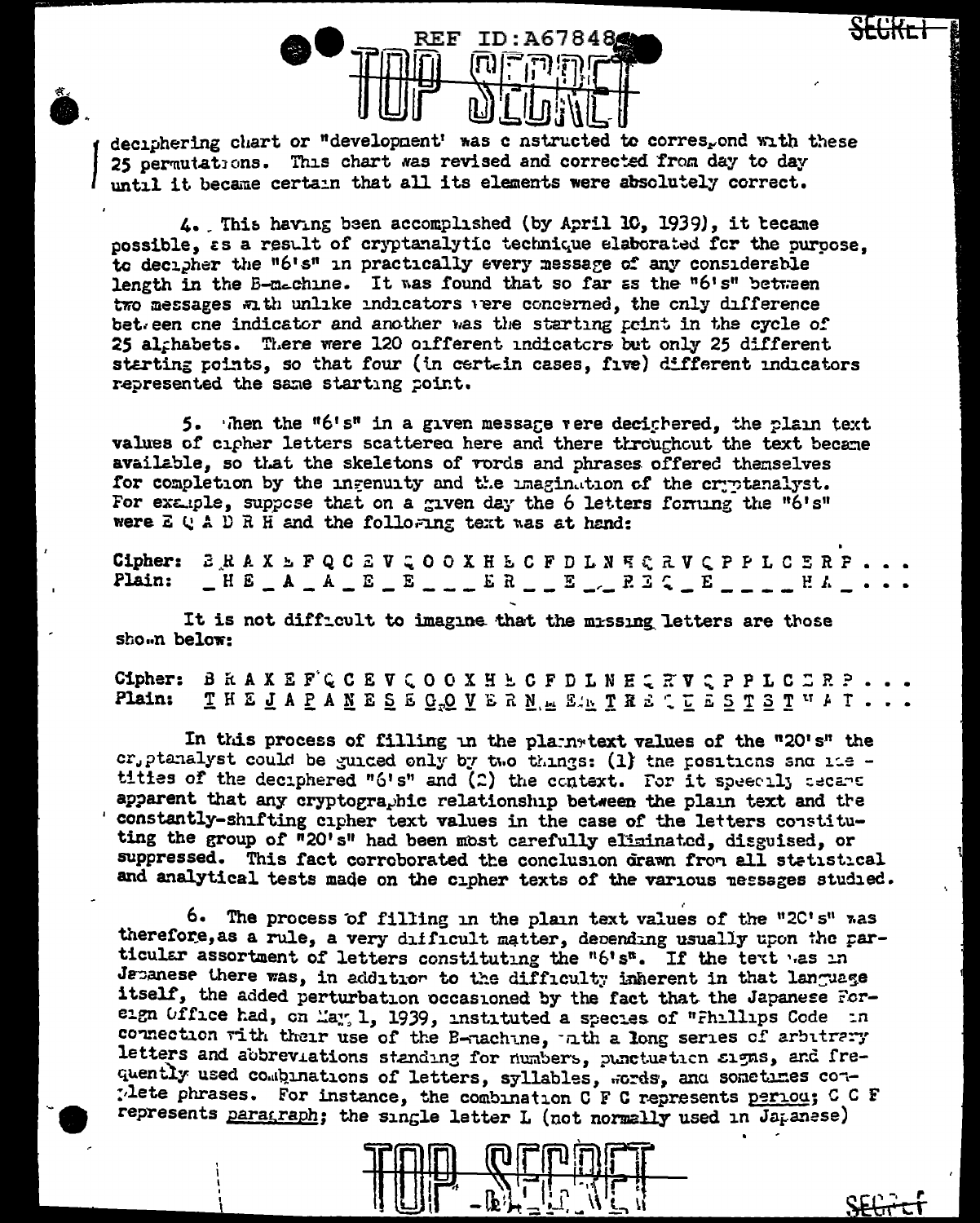

represents the dimit hong ai; X represents ei; P represents ni; V represents long U; C T & represents Frita (sml) lies tashi; B K + represents Beikoku (- United states); T K 1. represents Terkokuseifu (- Japanese Covernment): S N W represents Sukunakarazu, etc., etc. Ine difficulties introqueed by this abbreviated or rather code writing alone were quite sta-gering as well as aggravating, for often the "text" even when finally reconstructed appeared more like code or a random assortment of letters than plain text.<sup>2</sup> For the reconstruction of such text, the services of the Japanese experts were absolutely essential, and the rork went very slowly not only because of its cufficulty, but also because the services of these translators were available only a small part of the time then the traffic for the daily "Bulletin" permitted, which was quite seldom. However, occasionally it was found, after the "6's" in a given ressare had been dec., hered, that these letters and their distribution threuntout the messare gave good indications of the presence, in whole or in part in the messare. of normal inglish text. In such cases, the "guessing" process as likely to be considerably easier because of the absence of abbreviations (except for punctuation signs, in which case these were a help), because of the  $\cdot$ 

**化双次系数对型交通转收器数字的转移式 硫酸酸盐或酸性硫酸盐** 

茶物糖尿酸

**NEW YORK STATES AND RESIDENCE OF A STATES OF A STATES OF A STATES OF A STATES OF A STATES OF A STATES OF A STATES OF A STATES OF A STATES OF A STATES OF A STATES OF A STATES OF A STATES OF A STATES OF A STATES OF A STATES** 

2 A typical example of the sort of "text" usually found at the beginning of messages is the following: Cicher: FGPXP IXUDB DGECZ LBLNU ZCO & H YNARC AR Plain: XFCGJ WFOVD DNOBB FYXFO CFYLC CF\_SG T3J7. DEILO AXPPP LIGDK ZFGRA ANIFI COUNV FELBA WTLSI. The correct grouping of letters and the interpretation of the foregoing "plain text" is as follows:  $X F C = Da_1 - g\overline{o}$  $2S = 3$  $G J$   $W = 15$  $G T S = \text{Cetsu (month)}$  $F \circ V =$  Open parenthesis  $J V R K = Juroku (= 16th)$ D D  $= 2$  $H I = Japanese word for "dav"$ NG = "cf" (Jap.plain text  $F I C = Begn$  kana spelling  $G \cup R \vee = \text{Carr}$  (= Green) particle possessive)  $3B$  $F E L = Close kana spelling$  $= 1$  $\div$  Y X = Close parenthesis)  $E K T =$  Beikoku (= U.S.)  $F G G = Cokuhn ( = Secret)$ <br> $F Y L = Tancho f ugc atukar$  $T L S I = Taishi (= Anoassader)$ C C F = Snin sho  $($  = Paragrach)

In running language, the message begins as follows: "Number 15 (part 1 of 2 parts) Secret, to be kept within the Department paragraph Cn Larch lets the Lasrican Ambassador, Grew", etc.



3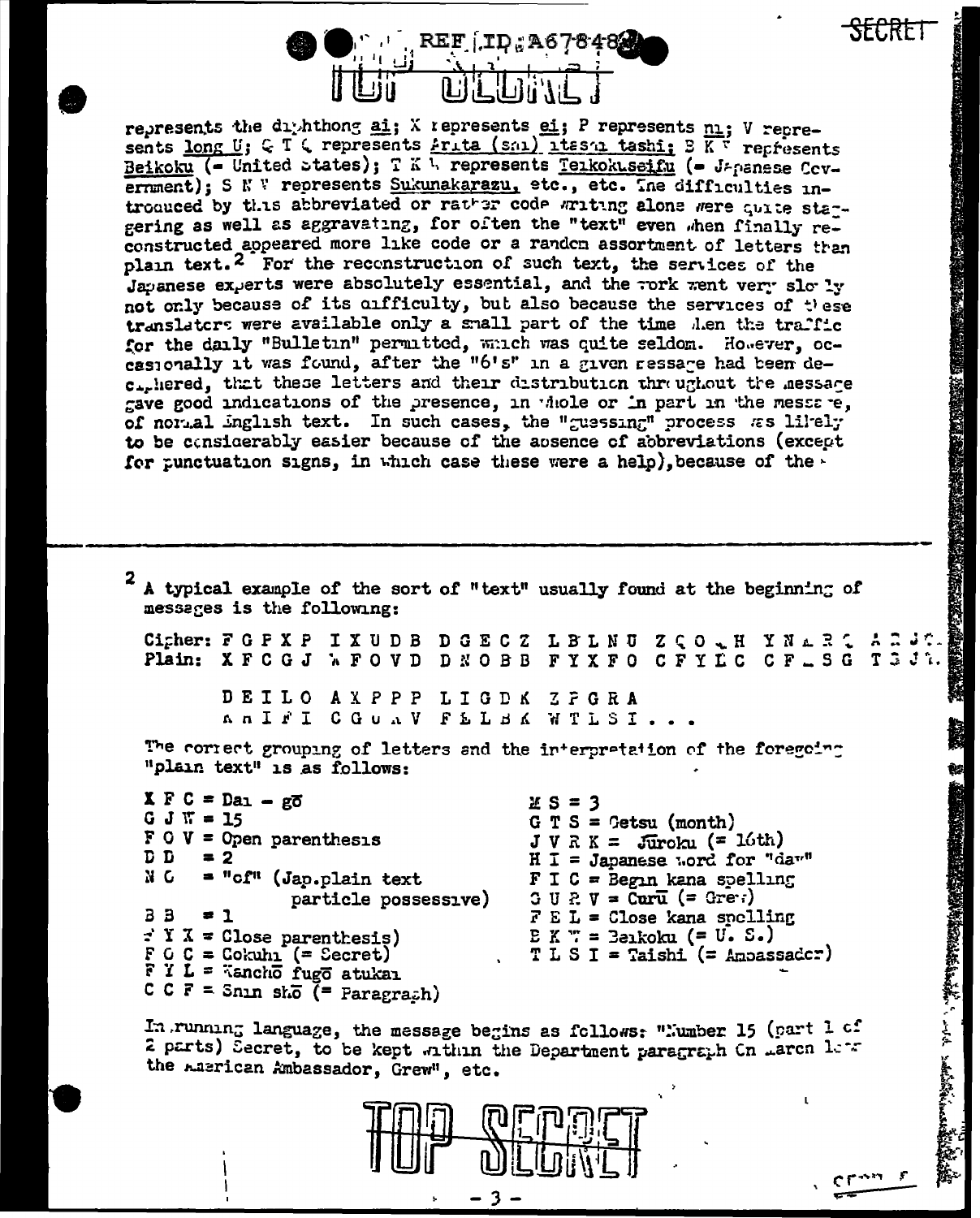**REF** ID:A6784§ ί٣

er ptanalyst's greater familiarity with the language, and because of the availability of the services of a larger number of workers. It haspened that in several cases, after a fer words had thus been obtained by pure " Lessing", a clue . as afforded as to the general nature of the recsage and this lod to a frantic search for a complete document thich wight be available either in our own files or in the files of other government agencies. One case was found in # ich the B-macrine message contained a caraphrased version of a message which had been transmitted in .- 1 code. Acrantage ras, of course, immediately taken of this circumstance out the ertire text of the B-machine message could never be reconstructed from the paraparased E-I version, possibly because of the excellent para hrasing. casibly because of the presence of abbreviations, possibly because of bot . Certain Inglish text messages, nowever, were reconstructed, some of them to the extent of 90-95., because the cocuments being quoted in the nessares were fortunately located and obtained, most often through the cooperation and good offices of G-2.

7. In all, the plain texts for parts of sche 15 fairly lengthy ressages vere optained by the methods indicated above, and these vere subnected to most intensive and exhaustive cryptanalytic studies. To the consternation of the cryptanalysts, it was found that not only was there a complete and absolute absence of any causal repetitions within any single message, no matter how long, or between two messages with different indicators on the same day, but also that when repetitions of three, or occasionally four, cigher letters were found, these never represented the same plain text. In fact, a statustical calculation gave the astorishing result that the number of resetitions actually present in these criptograms . 25 .s tran the number to be expected had tre letters comprising then been. ... at random out of a hat! Apparently, the mechane had in the mallonus int -- sut brilliantly -- bien continuation to suppress all plain text repetition. Nevertheless, the cryptanalysts and a feeling that this very circumstance would, in the final analysis, grove to be the "muoing of us

tive and mechanism. And so it turned out!

3. In all the foregoing studies; several factors stood cut. First, the basic law underlying the B-machine was of such character that the cipnering mechanisms seemed to start from certain initial settings and to progress absolutely methodically Althout cyclic repetition of any sort. straint turough to the end of the nessages, the longest of which for which plain text had been recovered  $cc_1$  rised over 1,500 letters. Secondly, two icentical plain-text, letters in sequence could never be represented by two identical crpher-text letters; nor could two identical plain text letters 26 letters apart be identically enciphered. This phenomenon which was terred "suppression of duplicate encipherments at the 1st and 26th intervals" forred the subject of long and arduous study, fruitless experimentation and much ciscussion. Thirdly, two messages with inertical undicators or the same day appeared to be identically enciphered, and on direct superwrosition showed themselves to be monoalphabetic within columns, but ritr the monoalphabets constantly, irregularly and unpredictably chilt--n. From column to column. Fourtaly, tro messages with identical indicators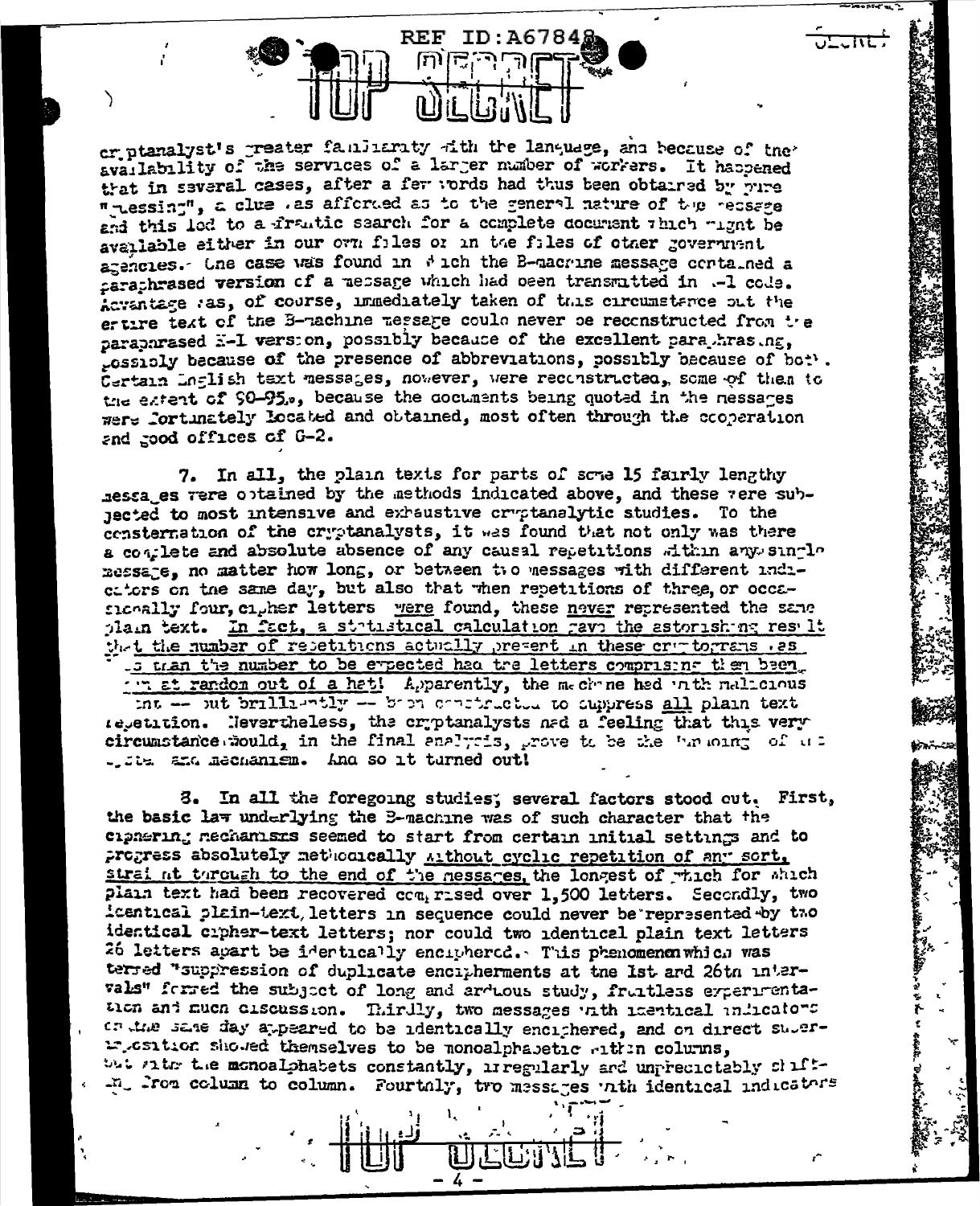on different days (different plugboard arrangements into the machine) vere absolutely different. Fifthly, two messages ath different indicators on the state day (same plugboard arrangement) were absolutely different and stored no cryptographic similarities whatsoever. Sixthly, in each line of 2c. latters, the naentical letters could be \_dentically enciphered execpt at the 1st miterval, that is, identical encorpherients could, and often did, occur vaturn a line of 2t letters at all intervals, except at the 1st interval, altnouth this phenomenon was rare at the 2d, 3d, 4th and 5th intervals.

9. At the same time as the foregoing phenomena were being studied. intensive research as continued in an endeavor to establish primary or basic cicker sequences of the nature of those usually found in cryptographs with rotatan co mutators, rotors, and the like, such as in the Hebern and Colmia ervetographs, our .- 134, etc. For its as inconceivable that the machine en--loved a multiplicity of non-repeating keys of lengths corresponding to the institute of the messages and, moreover, theoretical considerations eliminated tre cossibility that running keys vere being used. Somewhere, somehow, the existence of cyclically repeating keys or sequences must be uncovered before. solution could be effected. But all efforts to disclose the presence of c, clically repeating sequences were fruitless. In one and only one case .ss there found ever the slightest 'int of such sequences as were being sought. " In a certain English text message the letter i was found to be represented b. 2, 26 letters a. a. another Z ras found to be-represented by . I, and again 20 letters away another E was found to be represented by V, .aking the sequence . IV; in the very same message the same trigraph  $Q$  is ras found to represent three D's similarly spaced. Attempts to and to this  $\mathcal{C}$ :  $\lambda$  sequence were absolutely unavailing. In this long, akhaustive and tecious search for repeated sequences or partially repeated sequences much labor and energy was expended but it was realized that the cufficulty is the to the prucity of the text, restite the number and length of the individual messages available for study and for which the plain tont and osen reconstructed. It gecans a parent that that sould be pecossary as' Le se le ne le se ne seul de la centre saverel méssage en 11 a se a 10 de de was million - Salve was a criterior of most soveral meson is intitled in Maria cator but on a ferent days to the same pase, before even the emptence of <u>suc, cyclic sequences could be detected.</u>

10. In all the thousand or nore messages on hand there were but a mere oaker's half dozen or so cases there tuere rere two, nessages on the same day and in the same indiction. pore than the had never been found and thus as to telexpected in a cistem with 120 different indicators available for selection each day. In one case of this rare phenomenon the plain text for one of the tho messages has available but very little could berdone even then as regares the solution of the other member of this pair of messages. For add's a nethod of attach at least 20-25 netsages all in the same indicator in on the same day mother be necess-ry and this as of course recognized as a perfectly hopeless expectation: - There remained the possibility of con-With several messages with the same indicator out on different ays to We same base and mile this netured offattack looked extremely difficult. - ... d ict appear hopeless.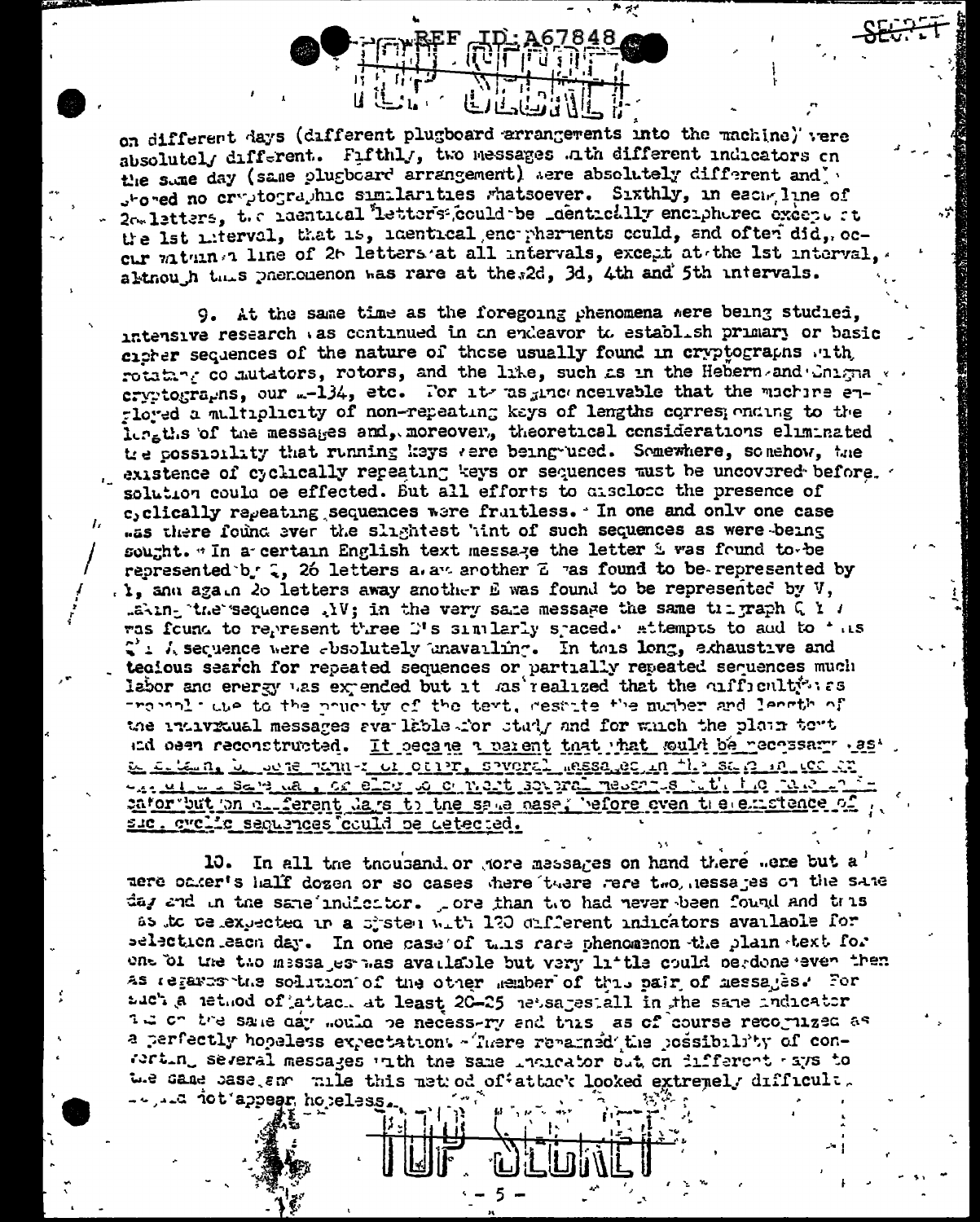11. A method for t is conversion to the same base . as develored and was termed "the identification of homologs." That is, an atternt was to be made to establish what a given letter on a certain days and critical letter on a different day ere treated in an absolutely ident cal or, nore accurately speaking, honologous mann r by the nachine then sut to the cane indicator. This conversion process is too involved to explain in this report but suffice it to say that, difficult though it is, it was successful in two cases. Cne of these yielded a set of 6 pessages, all in indicator. 59173, which could all be reduced to the same base. These formed the rucial set of messages from the study of which success in solution of tre machine was finally achieved.

12. Distribution tables of the letters constituting the text of these six nessages ere made. It should be stated that in four of these six crucial messages only fragments of plain text had been reconstructed, here and there; the complete or nearly complete plain texts of only to of. these six messages had been reconstructed. He merry anough data vere accurulated from these to completely and the other partially reconstructed nessages to yield distribution tables lich, on careful examination, insclosed the presence of repeated sequences, here and there. This, on September 7J, 1940, at about 2:00 P.M., was the very first indication that a successful attack uight be possible. There was much excitement at this first glimmer of light upon's subject that had for so hany months been shrouded in couplet's darkness and regarded occasionally ath some liscouragement. The nature of the distribution tables retermed to also too involved to explain in this report, but suffice it to indicate that they showed certain symmetries between the succe: sive cigher equivalents of a jiven plain-tent letter and the successive a pearances of that plain-text letter in the cryptogra ale text.

13. As' soon as the existence of cyclic or swametric se uences reat more that when the nade to uncover couplete assic sequences of the true theoretically predicted., But many conflicts and inconsistencies soon develored, the id the fact that the crit togra nic la s underlying the suffiing iron sequence to sequence vere still unenorm. Concurrently rith the work connected with straightening out and repoving inconsistencies in these. reconstructed basic sequences ran the .Erk of uncovering the cryptographic laws referred to, and very soon the general nature of the latter oecane quite clear. All efforts were concontrated upon the development of the specific laws and specific basic sequences applicable to the indicator under study, viz. 59173, at the a view to uncovering all the cryptographic freromena in this case and then searching for analogous phenomena in the case of other indicators. Cortain qualified personnel from other sections were brought in to assist, and a considerable amount of night ork vas found desirable in order to push this study to completion at the earliest possible coment.

14. By september 27, just one . eek later, the rork had procressed to a point here it became portraite to armd in two translations representthe very first "solution' to the D-nacune: Tweessages of recent. dates, both in the 57173 indicator, meremovaleble and term solved by.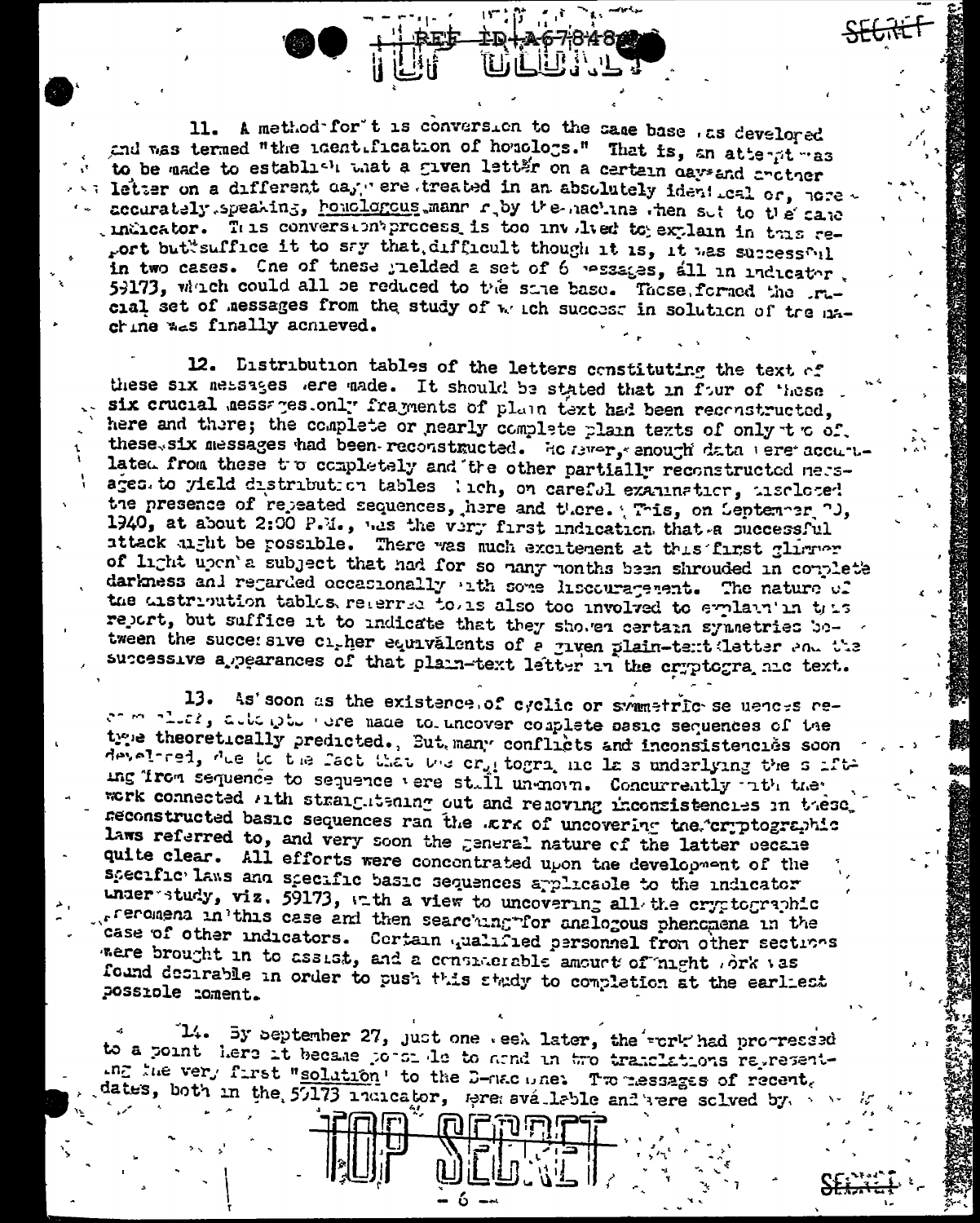andlying the principles of solution, by bonologs, guided by the and of the reconstructed bisic sequences. It was all the more gratifying that this could be done on the very way that announcement was made of the signing of the Tribartite Agreement among Germany, Italy, and Japan.

**REF** 

ID:A67848

15. . ..uch vork remained to be done, ho ever, since only the data abblicable to but one out of the whole set of 120 indicators were at hand. To solve the remaining 119 indicators appeared still to present oute a large groulen. These solutions corsist of finding the initial settires of tires 20-lavel rotary, electrical cryptogragic elements of 25 points erc. and finding the order in which these three elements are brought into play within each indicator system. Tith but little slackering of the pace act by the personnel themselves, ork n-s arogressed with vigor and at this homent solutions for over one-third of the 120 indicators are available.

16. As to the mechanics of the E-machine, naturally the basic principles of its construction and operation were deduced from the cryptographic phenomena-ooservable in the messages, and imiediately plans were initiated. for the construction of an equivalent machine for our purposes. Orders for the material for 2 fully automatic nachines were placed and exiedited. Thile awaiting the arrival of this materiel a hand-operated machine as aesiveed by personnel of the J-B section, constructed by them, and is at this initing being used to assist in the decipherment of messages. Basically, the B-.cc ca consists of 13 rotary, 6-level, 25-point, suitcnes of the type employed in autonatic telephony. One of these 13 s atches controls the encryherment of the "c's" and it goes through the same 25-point cycle over and over again as many times as is necessary to encipher the messages. It has 150 crossconnections, which, as stated above, had been established lon-ago. Is to the "2014", is such that choing is advant to more of C call or of Z is not or seem. bank having 500 cross-connections, naking a total of 1,500 sub-circuits.andlthle for the enciphorment of any given letter. The arrencements for advance ting these suitches is such that for a miven indicator, say 20045, bar. near ber 3 steps continuously, bank number 2 steps ance for every 25 steps of pan. number 3, and tank number 1 steps once for every 625 steps of bank number 3. This type of notion has been designated as a "C21" motion. For another inatcator the order of this stepping may be arfferent and in all there a pear to be 6 different types of stepping: 1-2-3, 1-3-2, 2-1-3, 2-3-1, 3-1-2, and 3-2-1. Although there are 120 different redicators there are chly 6 criferent types of rotion or step, ing of the three ciphering saitches, so that it appears that each type of motion is represented by 20 cifferent indicators. what differentiates one indicator from another within such a set of 20 indicators are the relative starting points within the three ourks of suptemes. These starting points appear to have boen very carefully selected so as to preclude or reduce the porsibility of "overlaps," that is, the production of the messages ' ion in whole or in part nave been enciphered of identical keying elements in identical sequence. Cnce these factors concerning all inmicators have oeen established, and our machine is in operation, the reading of B-machine messages resolves itself into the establishment of the wally plugboard arrangement, that is, the order and identity of the aires leading From the keyboard into the cryptograph and thence out of the cryptograph into the printing unit. Cryptanalytic procedures for this purpose have already been established and tested, so that this should not be a serious

**וְרוֹיְרְדְ** 

<u>le 13 Ha T</u>

地外游

-11

ا استا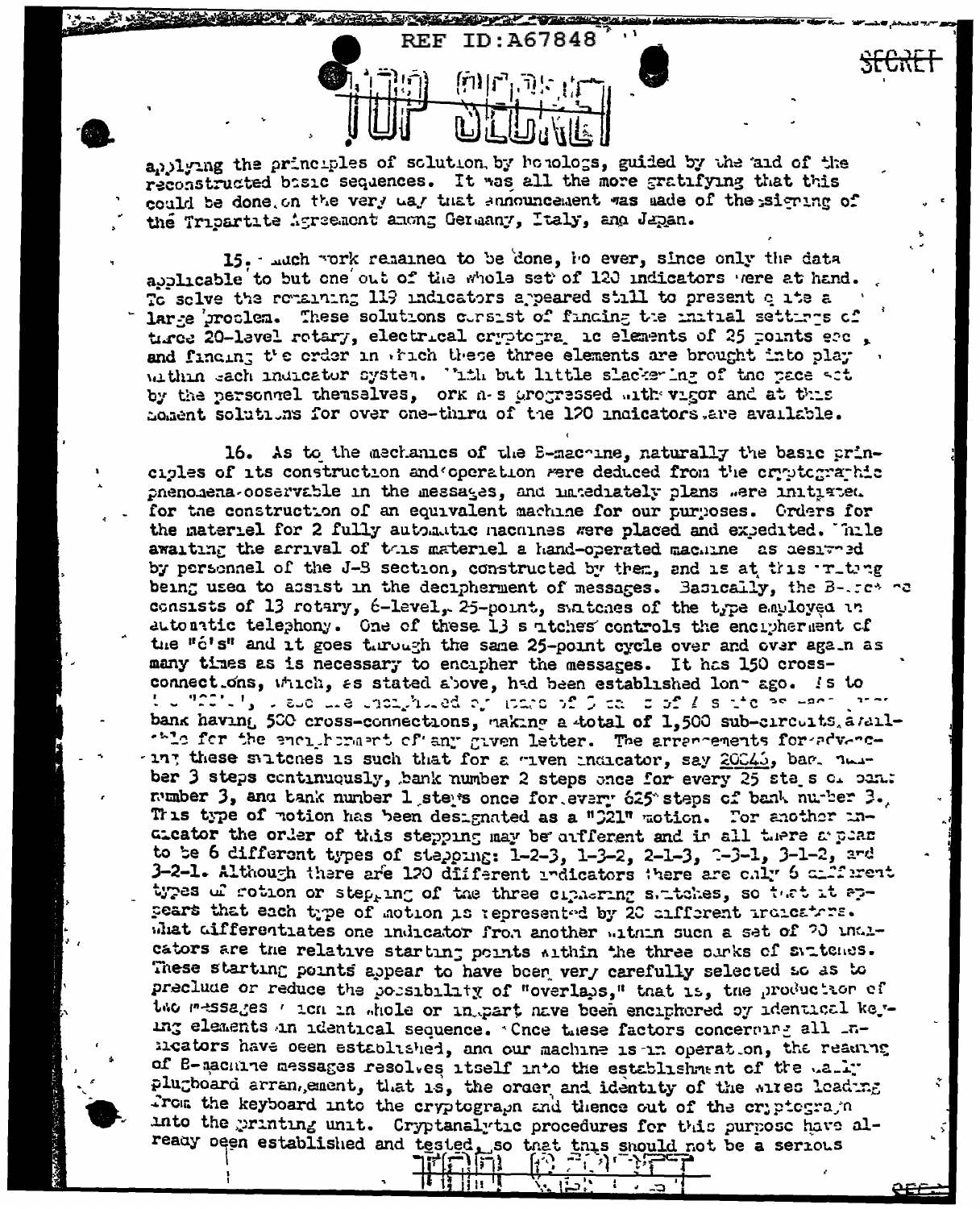

roblem. Jiven a long message or several snort ones of the same date. solution should be possible in an expeditious manner.

17. The solution of the B-machine has, as a concomitant, thrown considerable light upon the mechanism of the A-machine with the result that our present a-machine will be modified in the light of these hiscoverles and will be made more efficient. The whole situation with respect to the cipher machines em loyed by the Japanese Foreign Cffice now appears to be integrated into a consistent scheme of development from its carhest and simplest beginnings, about 1930, to its present quite conjier form. Problems concerning the A-machine and questions for which losical and "reasonable" answers could not be found are now explainable on the simple grounds of the type of cryptographic mechanism employed in the earlier machines, which seems to be the rotary switch used in autouritic tele hony, rather than the revolving commutator employed in our present A-macnine.

\* \* \* \* \* \*

## Part II. Credits

18. The successful solut on of the B-machine is the culminat on of 12 sonths of intensive study by a group of criptanalysts and assistants working as a harmonious, well-coordinated and cooperative team. Cnly by such cooperation and close collaboration of all concerned could the solution possibly have been reached, and the name of no one person can be selected as deserving of the major portion of credit for this achievement. The parts played by the individual members of the team may, hovever, be indicated.

19. The specific direction and coordination of all studies on this project was the joint work of Orgensland Frake D.Porlett and Issistant ur puralyst mobert 0. Ferner. Their indefatigable labors and brilliant analytical work testify and are a credit to there organized the shall, in an ing all experience. To their joint uirection and efforts are due the evtressl; fruitful analysis of the cryptographic mechanics underlying the operation of the B-machine as a nuole, the theory of its operation, and the development and solution of the "6's" at any early date in these stun-.es. They were also extremely active in pushing the solution to a successful conclusion by organizing and oirecting the reconstruction of the cevelopments or wirings of the switches for the "20's". Junior Cryptanalysts Conevieve ... Grotjan, Albert . S.mall, and agauel S. Snyder cid nost excellent work in recovering the "6's" during many months of apparently hogeless effort. In this work they were occasionally assisted by Cryptographic Specialists Cyrus C. Sturgis, Jr., Kenneth D. miller, and Jienn 5. Laudig. Of the latter two mentioned, it should also be stated that their very large output of work in the decoding of J code material, actisted part time by other nemoers of the J-Section, lifted much of the heav, burden of 't is absolutely necessary current translation ork from the



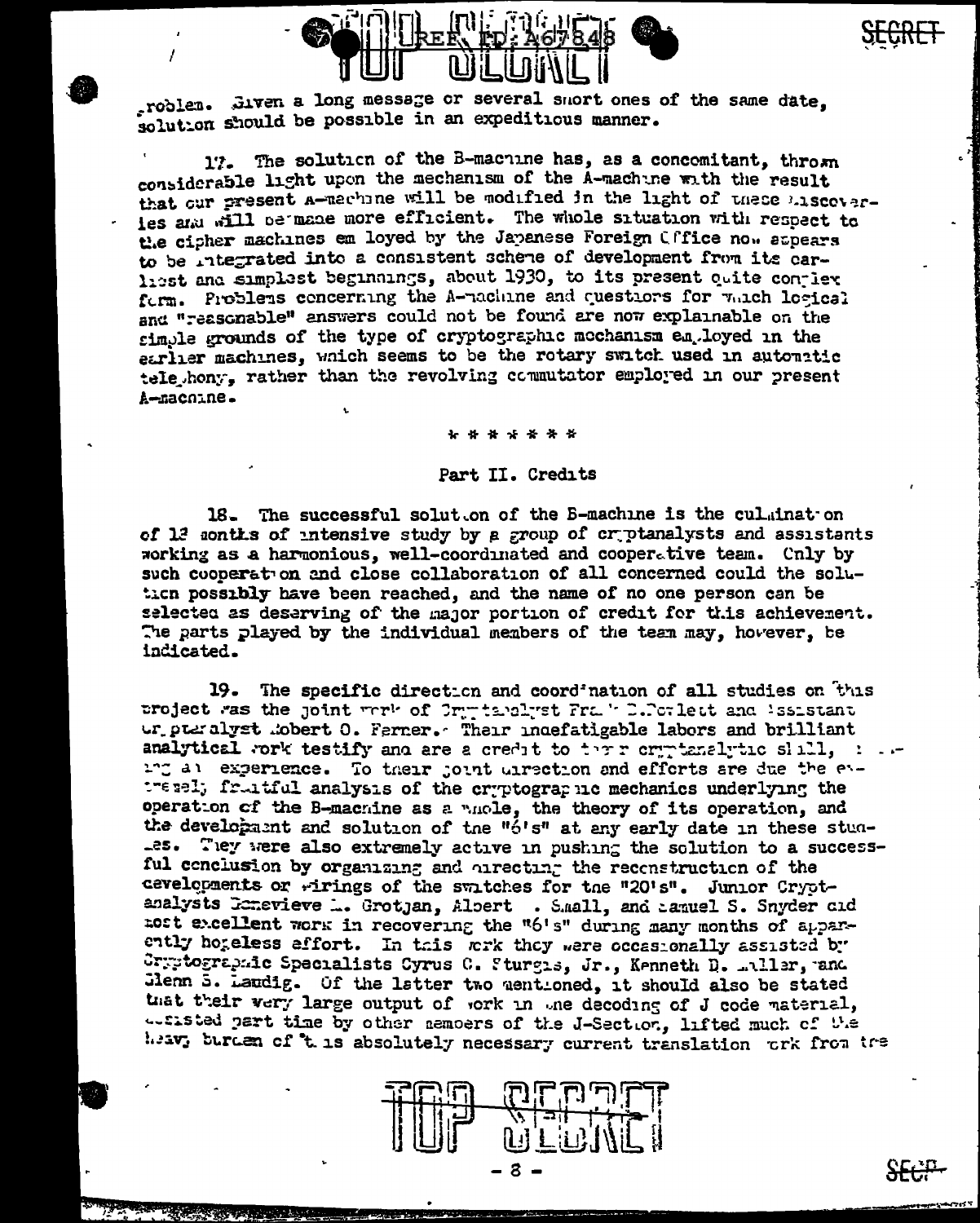$\frac{1}{2}$  or se,  $\frac{1}{2}$  short ones of the same date,  $\mathcal{L}_{\text{c},\text{d}}^{\text{deupark}}$ 

 $\angle a$  of the B-ms, when has, as a concomitant, thrown a  $\sigma$  is the hanism of the A-machine with the result A the Willie I of the A-machine with the result<br>Time with be a server-<br>The contribution of the server-Loyed Lent in the conduction with respect to the conduction of the conduction of the conduction of  $\mu$  and  $\mu$  and  $\mu$  and  $\mu$  and  $\mu$  and  $\mu$  and  $\mu$  and  $\mu$  and  $\mu$  and  $\mu$  and  $\mu$  and  $\mu$  and  $\mu$  and  $\mu$   $f^2$  could crept found are now explainable on the type of to be aphacemechanism endows in type of to be sphile mechanism employed in the he rotary switch used in automatic the view of the commutator employed in our present

**SECRET** 

Part  $\frac{1}{4}$ . Credits  $\frac{1}{4}$ 

 $538$ ful  $r^{i/\text{lutoc}}$ sive foody by  $\mathcal{F}_{\mathcal{F}}$  , and  $\mathcal{U}'$  $205$  the  $120$  $\rightarrow$   $\prime$  $\boldsymbol{P}$  $\mu$  fin

 $\mu_{\mu\nu}$  were  $\mu = 2i$ 

 $20 - 20$ 

(法)/紀念/2, 112, an.

 $\mathbb{Z}^*$ alists "/rus

the line of the second

 $\lim_{k\to\infty} \left\| \mathcal{L}(\mathbf{z}) \right\|^2 \leq \frac{1}{\sqrt{2}} \left\| \mathbf{O} \right\|^2$ 

 $58.87$ 

tais

 $itel$ .

 $\mathbf{a}$   $\mathbf{a}$ 

 $1.2 - 12$ 

 $2$  of  $t$  of  $F$   $\bullet$ 

• \≀√

د بي

**REF** 

ID.A67848

if the B-machine is the culmination whive the coor group of cryptanalysts and assistants. gives morphilate "ated and cooperative team. Only by the solu-<br>close fined, then of all concerned could the soluen regards. The name of no one person can be close that the name of no one person can be 2 of the individue ortion of credit for this achievement.<br>the individue embers of the team may, however, be

 $\cdots$  difection of all studies or this malyst Frank S.Rowlett and Assistant the the indefatigable labors and brilliant if / w ' r Jo cit to their criptanalytic skill, ... bo if the riction and efforts are due the e tretton and efforts are due the enplyzz<sub>"</sub> is a prographic mechanics underlying the  $\mu$ s is a prographic mechanics underlying the  $\mu$  is  $\mu$  of  $\mu$ ,  $\sigma$ ,  $\mu$  of  $\mu$ ,  $\sigma$ ,  $\mu$  of  $\sigma$ ,  $\sigma$ ,  $\mu$  of  $\mu$ ,  $\sigma$ ,  $\mu$ ,  $\sigma$ ,  $\mu$ ,  $\sigma$ ,  $\sigma$ ,  $\sigma$ ,  $\sigma$ ,  $\sigma$ ,  $\sigma$ ,  $\sigma$ ,  $\sigma$ ,  $\sigma$ ,  $\sigma$ ,  $\sigma$ ,  $\sigma$ ,  $\sigma$ ,  $\sigma$ ,  $\sigma$ ,  $\sigma$ ,  $\sigma$ ,  $\sigma$ ,  $\sigma$ , these students are in pushing the solution to a successthe streeting the reconstruction of the where the "20's". Junior Crypt.<br>12 28 November 2018, and Samuel S. Snyder cid they were occasionally assisted by turgis, Jr., Kenneth D. aller, and mentioned, it should also be stated the ne decoding of J code material, the world when I is the decoding of J code material, essary current translation work from the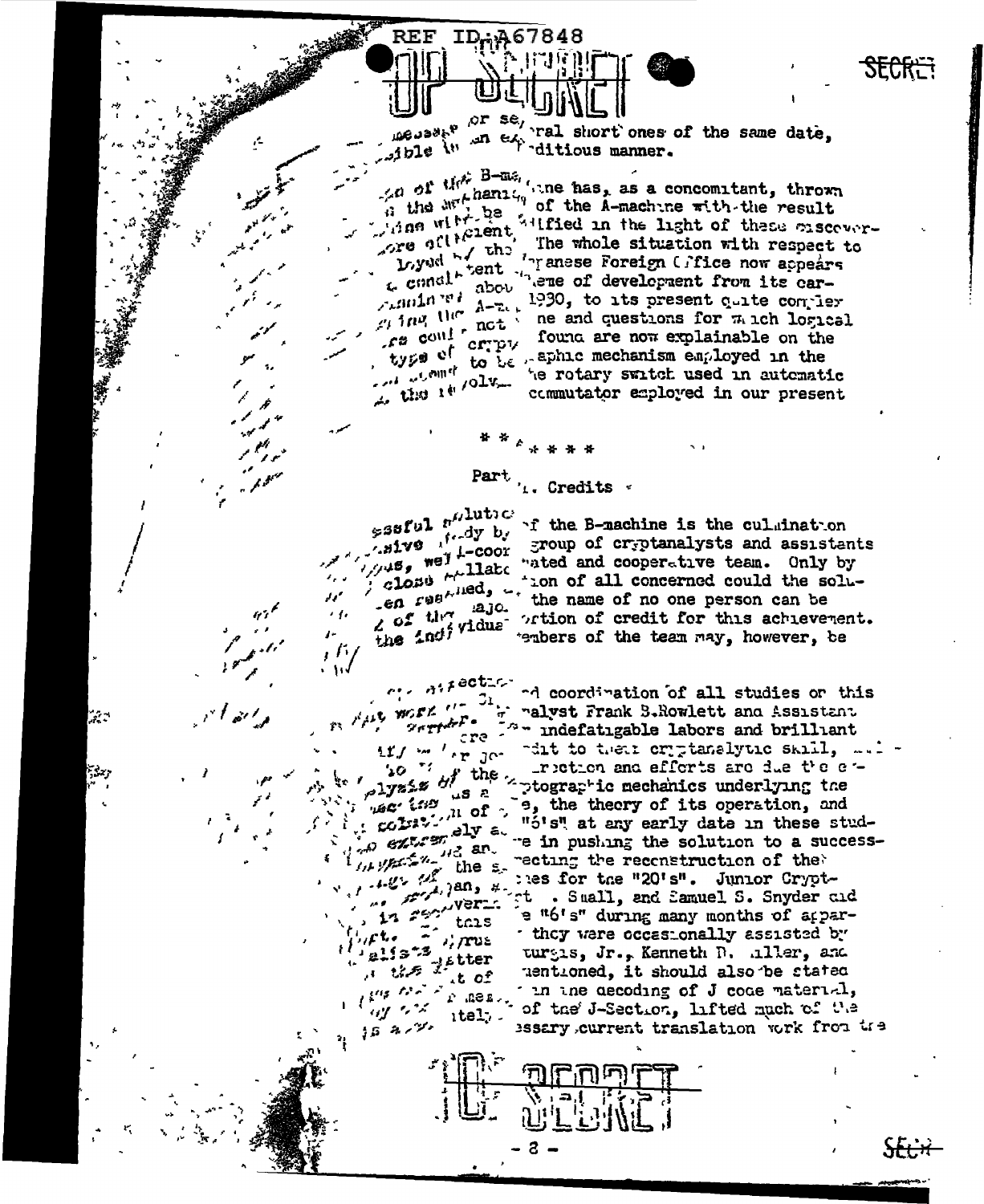shoulders of the other members of the J-section, thus giving the latter more time for research on the 3-nachine than would have otherwise been possible. For the original suggestion of the electrical telephone s itching accuanism for duplicating the encipherment of the "6's", the design and construction, in collaboration ith ir. Ro lett, assisted by other herbers of the section, of the mar' ine for deciphering the "6's" and for excellent vork in the aecipheraent of the "6's" in current traffic over many menths, Cryptographic Specialist (now lst Lieutenant) Leo Rosen is to be mentioned. Fe also supervised and assisted in the construction of the hand-operated E-machine designed by the cryptanalytic staff of the J-section; in this latter project Junior Cryptanalyst H. F. Dearce, Cryptographic Specialist idward J. Hawkins, Sgts. Lider and Foy also assisted. In this connection, it should also be mentioned that the shop facilities of the Ladio Laboratory, Pavy Yard, .ere kindly placed at our disposal and certein material furnished therest, through the courtesy of Counander L.F. Safford of the Communications Security Group, Office of Naval Communications. This greatly facilitated the construction of the hand-orerated E-machine. The excellent work of Tabulating Lachine Supervisor Ulrich J. Krosfl and Cryptanalytic lide Lary J. Dunning in performing countless tabulating machine operations deserves mention, as well as the painstaking nork of the various card punch operators under their supervision. Tiss Gronenburg performed and assisted in many clerical jobs of routine and special nature in connection the these studies. The work of Research Analysts John B. Hurt and Paul S. Cate must be mentioned in connection with our efforts to reconstruct the texts of messages in Japanese. This difficult work had to be done in what little time could be spared from their regular and arduous duties as trarslators. The .ork of Cryptographic Clerk Frances L. Jerome in maintaining the files of the intercept traffic necessary to these studies proved to be extremely helpful; her everyday .ork in operating the "6's" deciphering machine was painstaking and accurate. To Cryptographic Clerk Mary Louise Frather credit should be given for the tertil keeping of the records and index of all messages; it vas also she who found the paraghrased K-1 message mentioned in Par. 6, and thich played an important part in the final break into the system. After the initial solution of the "CO's" had been hade there was great pressure to hurry the ork along as fast as possible. In addition to considerable overtime vork by members of the J-section, certain personnel from other sections of the S.I.S. were brought in to assist. Some of them performed this "ork only as voluntary overtime. In this special assistance the names of the following persons are to be mentioned: Associate Cryptanalyst Abraham Sinrov, Assistant Cryptanalyst Lawrence Clark, Junior Cryptanalyst Delia Ann Taylor, Cryptographic Clerk "ilma Z. Berryman, and Cryptographic Specialist Equaid E. Christopher, Jr.

 $\mathbf{r}$ 

The vigilance and excellent work done by our various monitor stations in intercepting and copying the necessary traffic also deserves special mention. The assistance rendered by G-2 in obtaining certain cata has alreacy oeen mentioned.

The undersigned was directed to participate in the "B" machine studies in August 1939, and from that time on these studies vere under iis general supervision, at the same time that he carried on some of the cuties from which he had not ocen relieved. In addition to this general supervision

وا (صابی